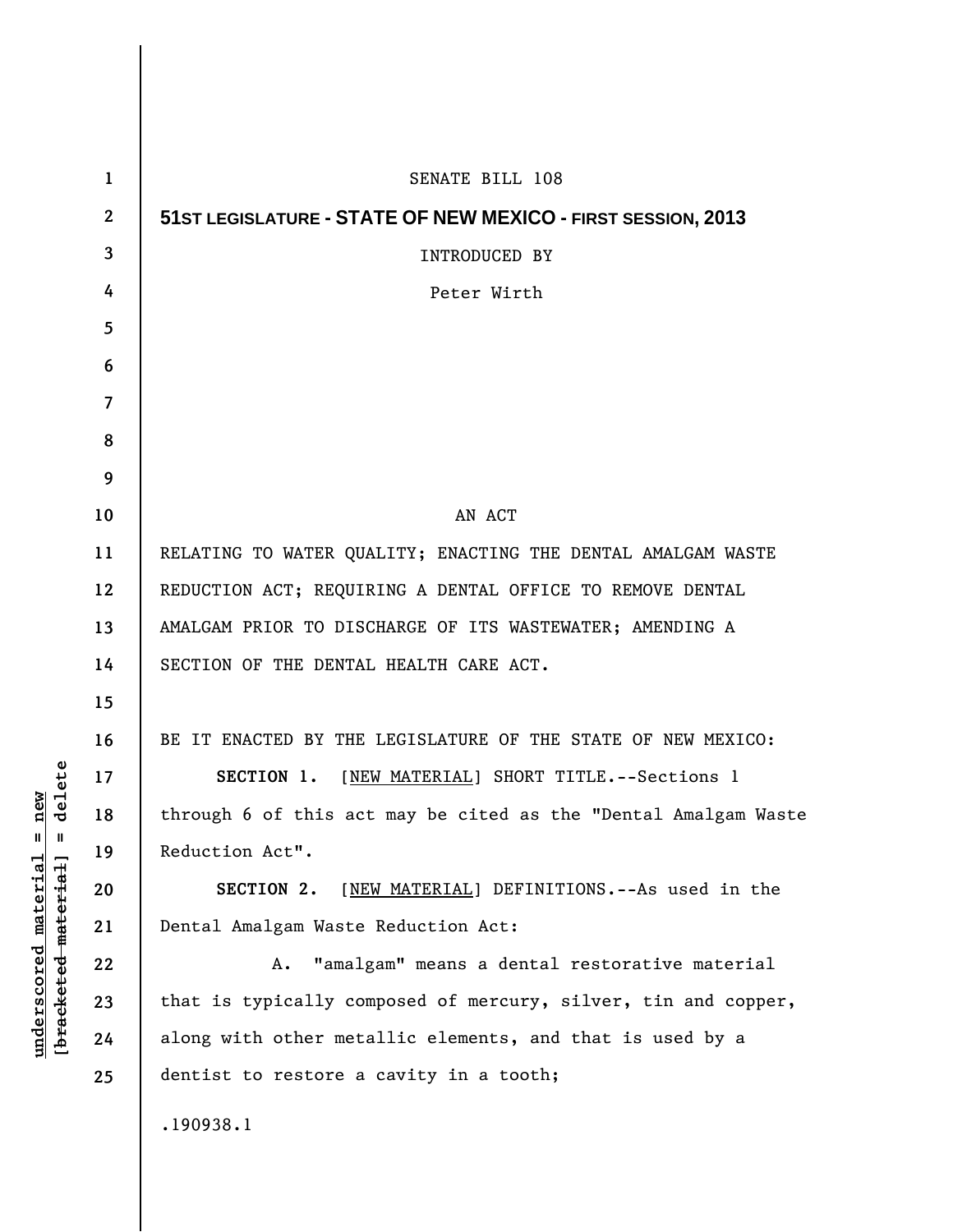B. "amalgam separator" means a device that removes dental amalgam from the waste stream prior to discharge into either the local public wastewater system or a private septic system and that meets a minimum removal efficiency in accordance with international standards contained in *ISO 11143, Dental Equipment-Amalgam Separators*, published by the international organization for standardization; and

C. "dental office" means a fixed physical structure in which dental services are provided to patients by dentists and dental professionals licensed or certified by the New Mexico board of dental health care under the management of a licensed owner, operator or designee.

**SECTION 3.** [NEW MATERIAL] INSTALLATION OF AMALGAM SEPARATOR REQUIRED.--By December 31, 2014, a dental office shall install an appropriately sized amalgam separator system and, upon inspection for cause, shall demonstrate to the New Mexico board of dental health care proper installation, operation, maintenance and amalgam waste recycling or disposal in accordance with an amalgam separator manufacturer's recommendations. The New Mexico board of dental health care shall consider noncompliance with the Dental Amalgam Waste Reduction Act as unprofessional conduct subject to the penalties and discipline of the board pursuant to the Uniform Licensing Act and the Dental Health Care Act.

**SECTION 4.** [NEW MATERIAL] EXEMPTION FOR CERTAIN DENTAL .190938.1

 $- 2 -$ 

 $\frac{1}{2}$  of  $\frac{1}{2}$  and  $\frac{1}{2}$  and  $\frac{1}{2}$  and  $\frac{1}{2}$  and  $\frac{1}{2}$  and  $\frac{1}{2}$  and  $\frac{1}{2}$  and  $\frac{1}{2}$  and  $\frac{1}{2}$  and  $\frac{1}{2}$  and  $\frac{1}{2}$  and  $\frac{1}{2}$  and  $\frac{1}{2}$  and  $\frac{1}{2}$  and  $\frac{1}{2}$  an **[bracketed material] = delete**  $underscored material = new$ **underscored material = new**

**25** 

**1** 

**2** 

**3** 

**4** 

**5** 

**6** 

**7** 

**8** 

**9** 

**10** 

**11** 

**12** 

**13** 

**14** 

**15** 

**16** 

**17** 

**18** 

**19** 

**20** 

**21** 

**22** 

**23** 

**24**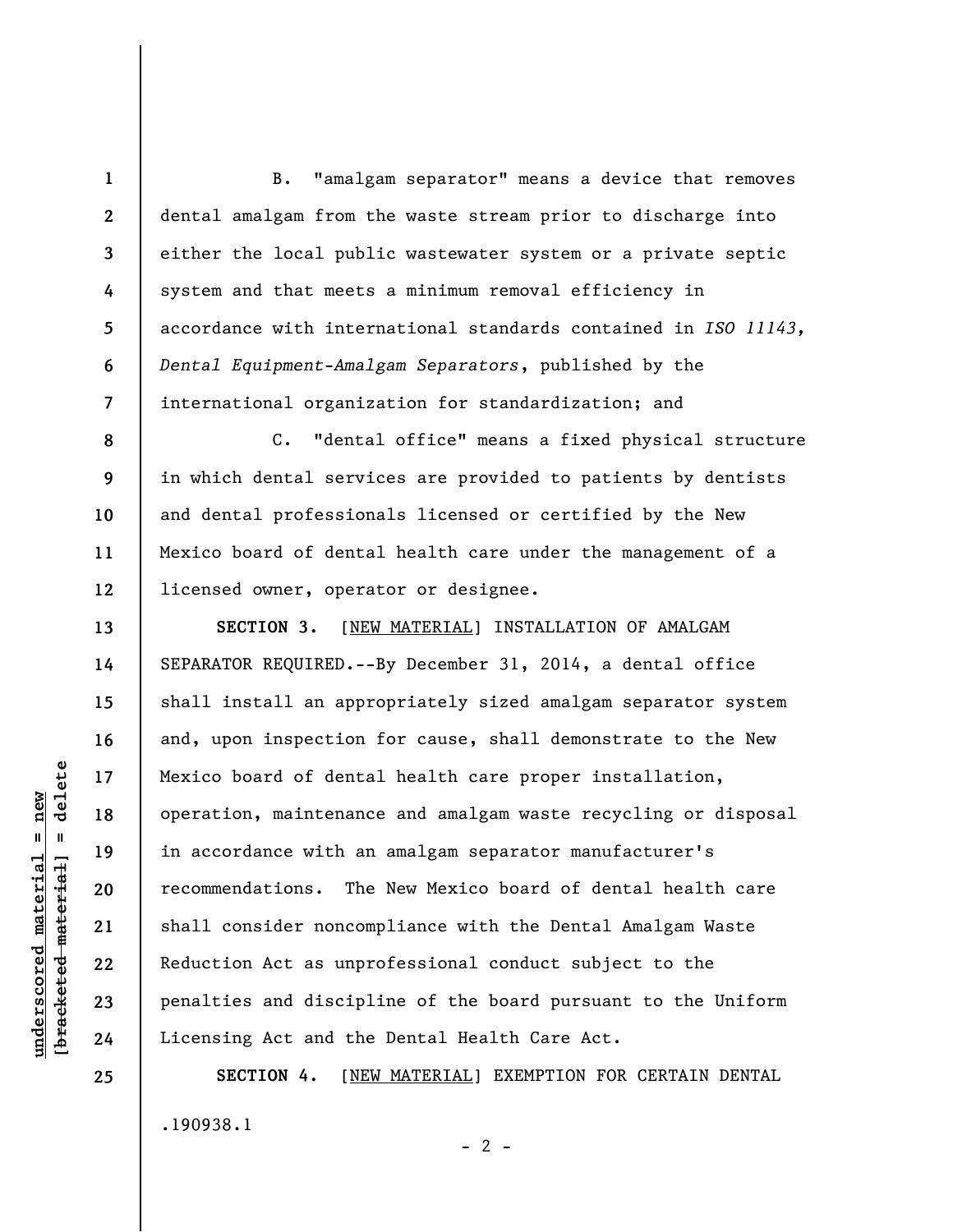**1 2 3 4 5 6 7 8 9 10 11 12 13 14 15 16 17 18 19 20 21 22 23 24 25**  OFFICES.--An amalgam separator system shall not be required for the offices or clinical site of: A. a dental office that is not engaged in amalgam placement, removal or modification; B. an orthodontist; C. a periodontist; D. an oral maxillofacial surgeon; E. an oral maxillofacial radiologist; F. an oral pathologist; G. a dentist who will no longer operate a dental office after December 31, 2013; or H. a portable dental office without a fixed connection for wastewater discharge. **SECTION 5.** [NEW MATERIAL] REPORTING.--A dental office shall report the model and size of its amalgam separator system within ninety days of installation to its local publicly owned water treatment facility, where applicable, and to the New Mexico board of dental health care. A dental office shall report its compliance and maintain records of the operation, maintenance and recycling or disposal of amalgam waste for every consecutive three-year period following the installation of its amalgam separator system and shall report the information upon request for cause to the New Mexico board of dental health care. The New Mexico board of dental health care shall retain the reported information for review coincident .190938.1

 $-3 -$ 

 $\frac{1}{2}$  intereted material = delete **[bracketed material] = delete**  $underscored material = new$ **underscored material = new**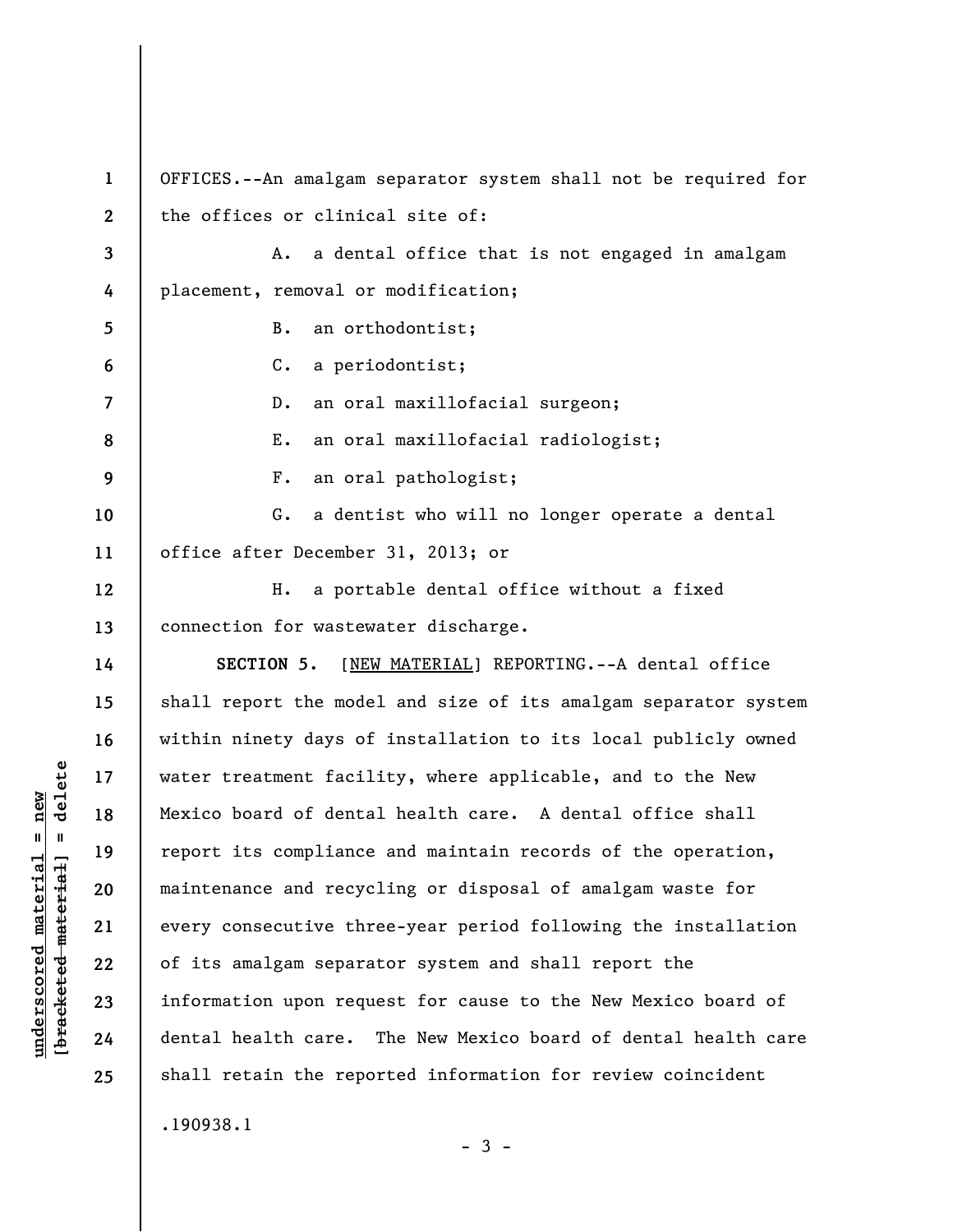**1 2 3 4 5 6 7 8 9 10 11 12 13 14 15 16 17 18 19 20 21 22 23 24 25**  with the board's licensing and renewal functions. **SECTION 6.** [NEW MATERIAL] ENFORCEMENT.--The New Mexico board of dental health care shall initiate disciplinary proceedings for willful and persistent noncompliance with the provisions of the Dental Amalgam Waste Reduction Act. **SECTION** 7. Section 61-5A-10 NMSA 1978 (being Laws 1994, Chapter 55, Section 10, as amended) is amended to read: "61-5A-10. POWERS AND DUTIES OF THE BOARD AND COMMITTEE.--In addition to any other authority provided by law, the board and the committee, when designated, shall: A. enforce and administer the provisions of the Dental Health Care Act and the Dental Amalgam Waste Reduction Act; B. adopt, publish, file and revise, in accordance with the Uniform Licensing Act and the State Rules Act, all rules as may be necessary to: (1) regulate the examination and licensure of dentists and, through the committee, regulate the examination and licensure of dental hygienists; (2) provide for the examination and certification of dental assistants by the board; (3) provide for the regulation of dental technicians by the board; (4) regulate the practice of dentistry and dental assisting and, through the committee, regulate the .190938.1

 $\frac{1}{2}$  intereted material = delete **[bracketed material] = delete**  $underscored$  material = new **underscored material = new**

- 4 -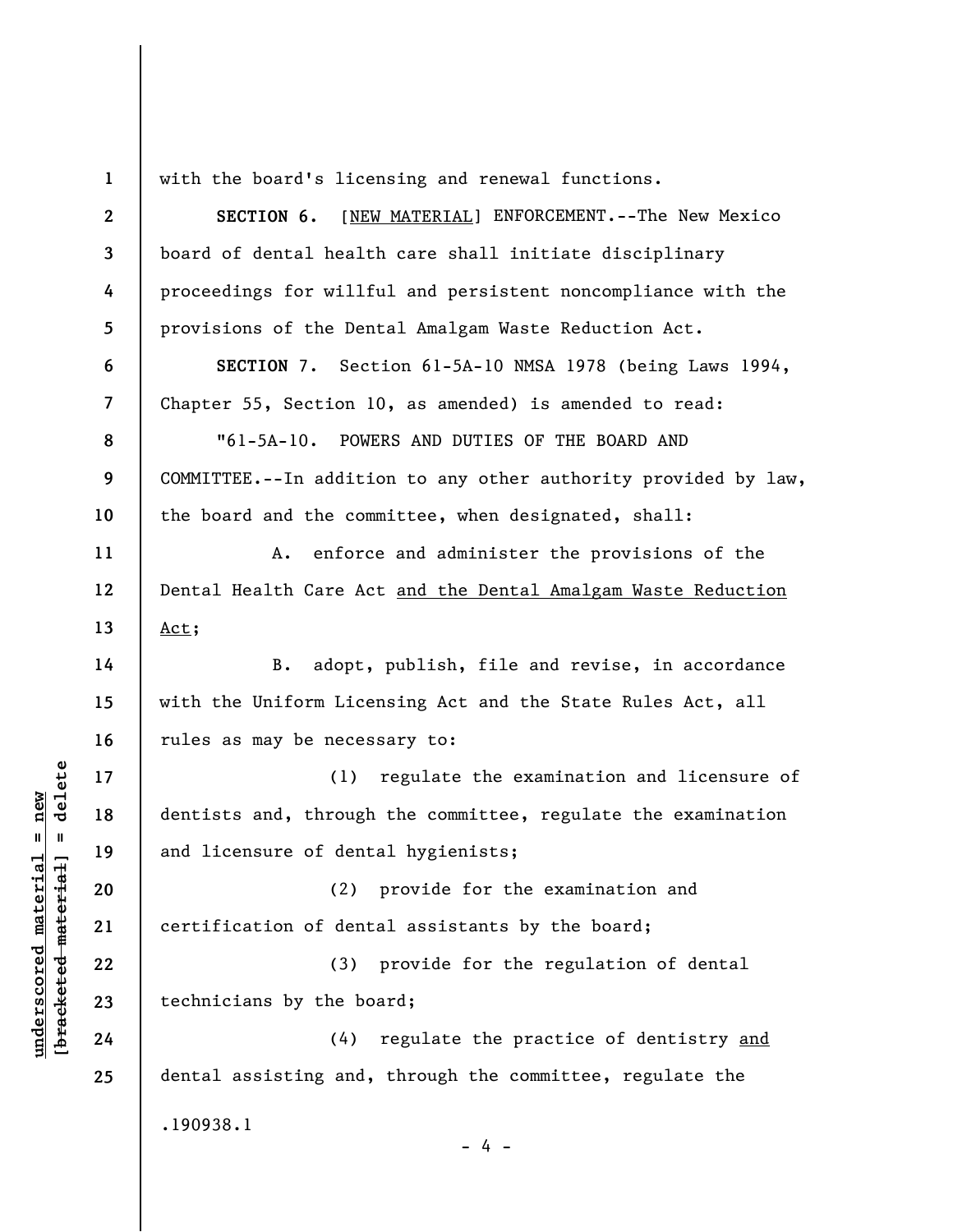**1**  practice of dental hygiene; and

**2 3**  (5) provide for the regulation and licensure of non-dentist owners by the board;

C. adopt and use a seal;

D. administer oaths to all applicants, witnesses and others appearing before the board or the committee, as appropriate;

**8 9**  E. keep an accurate record of all meetings, receipts and disbursements;

**10 11 12 13 14 15 16 17**  F. grant, deny, review, suspend and revoke licenses and certificates to practice dentistry, dental assisting and, through the committee, dental hygiene and censure, reprimand, fine and place on probation and stipulation dentists, dental assistants and, through the committee, dental hygienists, in accordance with the Uniform Licensing Act for any cause stated in the Dental Health Care Act and the Dental Amalgam Waste Reduction Act;

G. grant, deny, review, suspend and revoke licenses to own dental practices and censure, reprimand, fine and place on probation and stipulation non-dentist owners, in accordance with the Uniform Licensing Act, for any cause stated in the Dental Health Care Act and the Dental Amalgam Waste Reduction Act;

H. maintain records of the name, address, license number and such other demographic data as may serve the needs .190938.1  $- 5 -$ 

 $\frac{1}{2}$  of  $\frac{1}{2}$  and  $\frac{1}{2}$  and  $\frac{1}{2}$  and  $\frac{1}{2}$  and  $\frac{1}{2}$  and  $\frac{1}{2}$  and  $\frac{1}{2}$  and  $\frac{1}{2}$  and  $\frac{1}{2}$  and  $\frac{1}{2}$  and  $\frac{1}{2}$  and  $\frac{1}{2}$  and  $\frac{1}{2}$  and  $\frac{1}{2}$  and  $\frac{1}{2}$  an **[bracketed material] = delete**  $underscored material = new$ **underscored material = new**

**18** 

**19** 

**20** 

**21** 

**22** 

**23** 

**24** 

**25** 

**4** 

**5** 

**6** 

**7**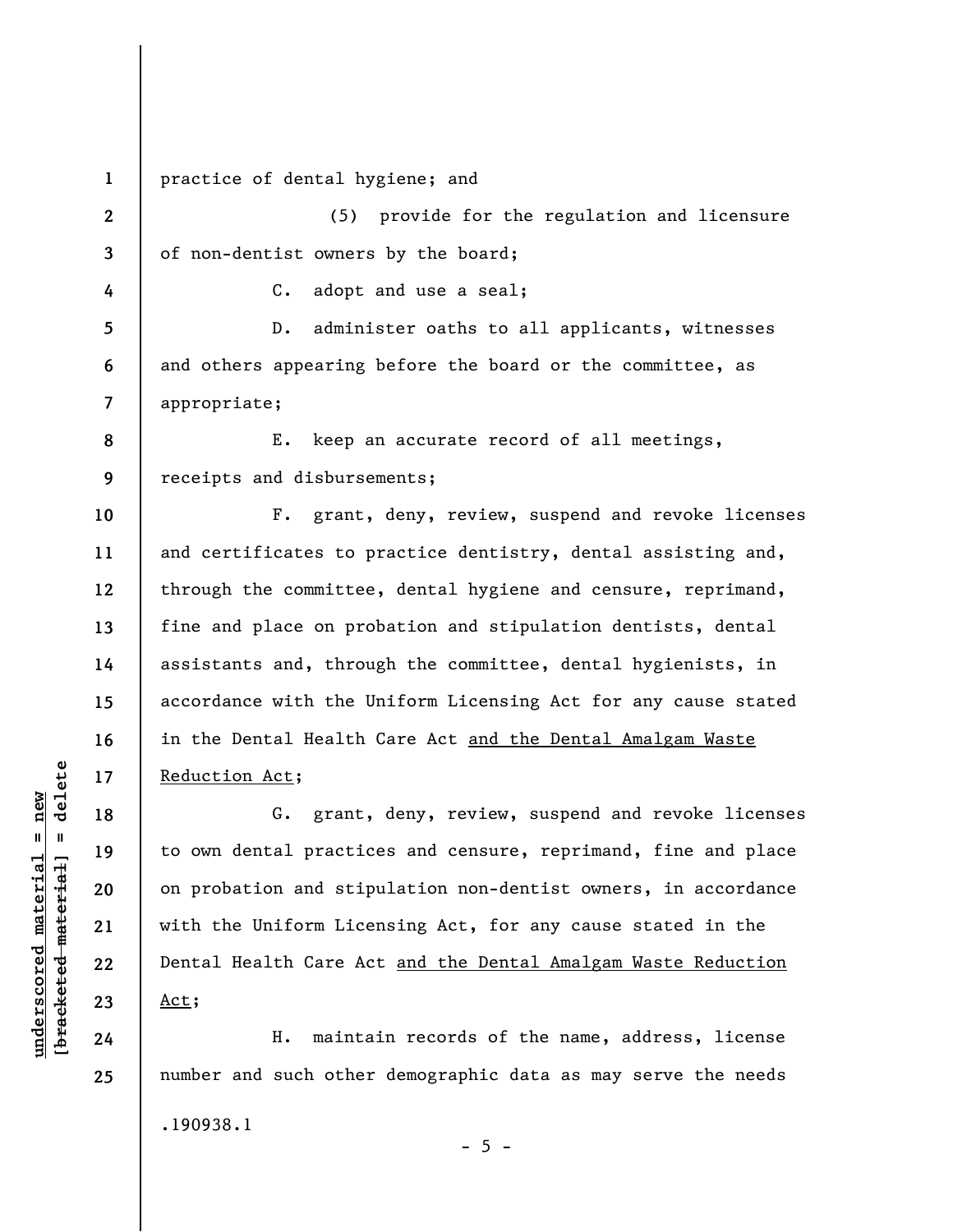**1 2 3 4 5 6 7**  of the board of licensees, together with a record of license renewals, suspensions, revocations, probations, stipulations, censures, reprimands and fines. The board shall make available composite reports of demographic data but shall limit public access to information regarding individuals to their names, addresses, license numbers and license actions or as required by statute;

**8 9**  I. hire and contract for services from persons as necessary to carry out the board's duties;

J. establish ad hoc committees whose members shall be appointed by the chair with the advice and consent of the board or committee and shall include at least one member of the board or committee as it deems necessary for carrying on its business;

K. have the authority to pay per diem and mileage to individuals who are appointed by the board or the committee to serve on ad hoc committees;

L. have the authority to hire or contract with investigators to investigate possible violations of the Dental Health Care Act and the Dental Amalgam Waste Reduction Act;

M. have the authority to issue investigative subpoenas prior to the issuance of a notice of contemplated action for the purpose of investigating complaints against dentists, dental assistants and, through the committee, dental hygienists licensed under the Dental Health Care Act and the .190938.1

 $\frac{1}{2}$  intereted material = delete **[bracketed material] = delete**  $underscored material = new$ **underscored material = new**

**10** 

**11** 

**12** 

**13** 

**14** 

**15** 

**16** 

**17** 

**18** 

**19** 

**20** 

**21** 

**22** 

**23** 

**24** 

**25** 

 $- 6 -$